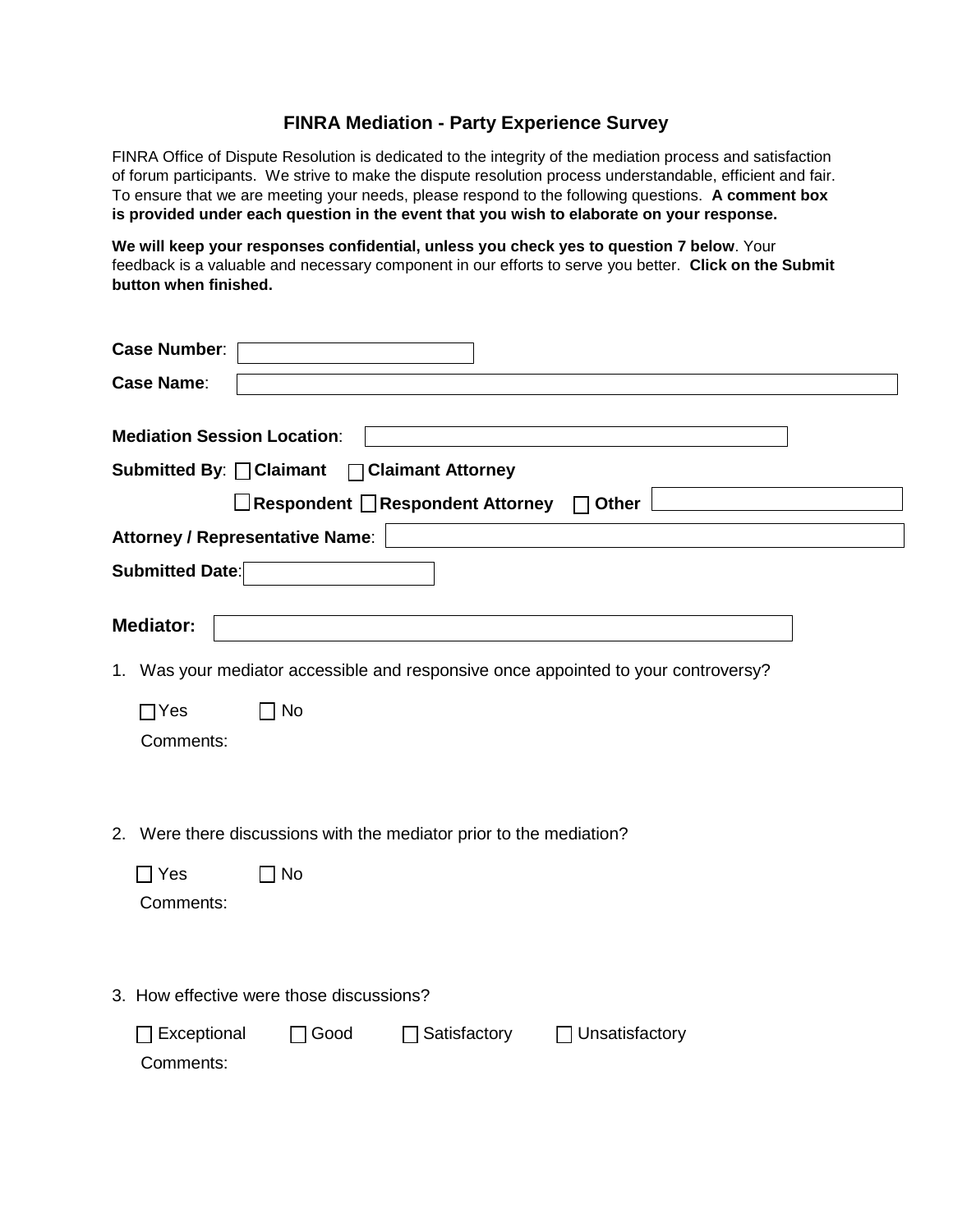|                          |                                                                           | 4. Did the case settle in mediation?<br>$\Box$ No<br>Yes                                                           |  |                        |              |  |  |
|--------------------------|---------------------------------------------------------------------------|--------------------------------------------------------------------------------------------------------------------|--|------------------------|--------------|--|--|
|                          |                                                                           | Comments:                                                                                                          |  |                        |              |  |  |
|                          |                                                                           |                                                                                                                    |  |                        |              |  |  |
|                          |                                                                           |                                                                                                                    |  |                        |              |  |  |
|                          |                                                                           | 5. Where you able to achieve satisfactory closure to your dispute?<br>$\blacksquare$ Yes<br>$\Box$ No<br>Comments: |  |                        |              |  |  |
|                          |                                                                           |                                                                                                                    |  |                        |              |  |  |
|                          |                                                                           |                                                                                                                    |  |                        |              |  |  |
|                          | 6. Your overall evaluation of the mediator's performance on this case is: |                                                                                                                    |  |                        |              |  |  |
|                          |                                                                           | Satisfactory<br>Exceptional<br>$\Box$ Good<br>$\Box$ Unsatisfactory                                                |  |                        |              |  |  |
|                          |                                                                           | Comments:                                                                                                          |  |                        |              |  |  |
|                          |                                                                           |                                                                                                                    |  |                        |              |  |  |
|                          | 7. May we share your responses with the mediator?<br>$\Box$ No<br>Yes     |                                                                                                                    |  |                        |              |  |  |
|                          |                                                                           | Comments:                                                                                                          |  |                        |              |  |  |
|                          |                                                                           |                                                                                                                    |  |                        |              |  |  |
| <b>MEDIATION PROCESS</b> |                                                                           |                                                                                                                    |  |                        |              |  |  |
|                          | 8. Please rate your overall experience about the mediation:               |                                                                                                                    |  |                        |              |  |  |
|                          |                                                                           | a. Would you use FINRA mediation again?                                                                            |  | Yes                    | No           |  |  |
|                          |                                                                           | Would you recommend FINRA mediation to others?                                                                     |  | Yes                    | JNo          |  |  |
|                          | b.                                                                        |                                                                                                                    |  |                        |              |  |  |
|                          | c.                                                                        | The mediation process resulted in cost savings                                                                     |  | 7Yes                   | $\sqcap$ No  |  |  |
|                          | d.                                                                        | The mediation process resulted in time savings                                                                     |  | $\exists$ Yes          | $\Box$ No    |  |  |
|                          | е.                                                                        | I was satisfied with the mediation process                                                                         |  | $\Box$ Yes             | $\exists$ No |  |  |
|                          | f.                                                                        | Are there any features / services that you wish<br>to see implemented in FINRA Mediation?                          |  | $\mathsf{\rbrack}$ Yes | $\Box$ No    |  |  |

Comments: